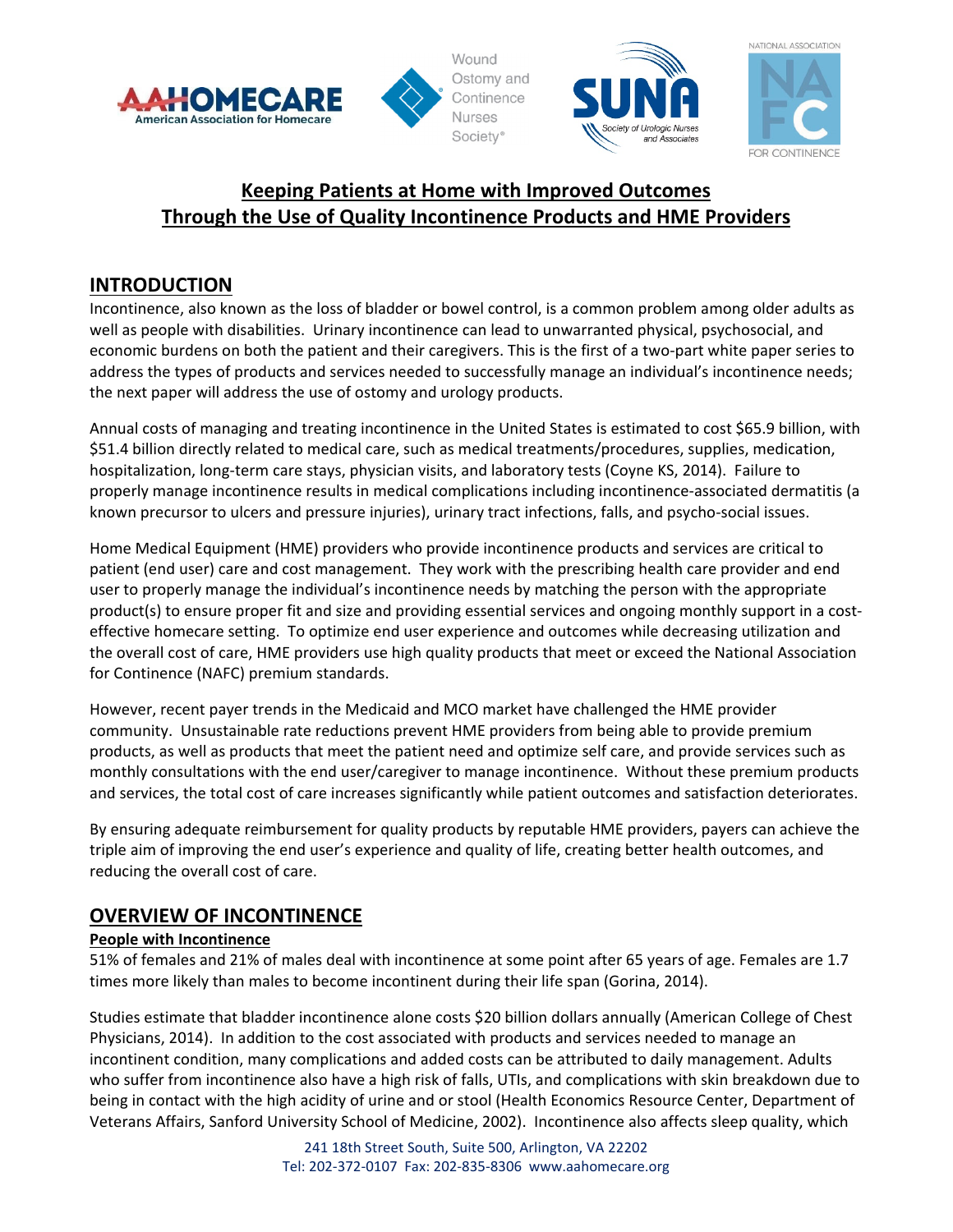can lead to increased daytime sleepiness, increased fall risk, and cognitive impairment among other problems (DeMarinis M, 2017). Incontinence can contribute to social isolation which can lead to depression; according to the Boston Area Community Health Survey as published by the National Institutes of Health, symptoms are also linked to "anxiety… fear of incontinence, and hopelessness" (Kupelian V, 2009) (Elstad E, 2010) (Tang D, 2014).

Social stigma and misperceptions surrounding incontinence may prevent many people from seeking treatment, creating a significant but underacknowledged public health burden (Elstad E, 2010) (Hägglund D, 2007).

Beyond the impact on quality of life for individuals with incontinence and those caring for them, incontinence may have important public health consequences*. People with incontinence tend to be less physically active and more socially inactive than those with normal bladder function.* Many women describe their symptoms as a barrier to physical activity and thus a cause of weight gain. Decreased physical activity helps explain the strong association between urinary incontinence and obesity and diabetes in women. Diuretics exacerbate urinary incontinence and may decrease adherence to commonly prescribed cardiovascular medications*. Furthermore, nocturia and urgency are linked to increased risk for falls and fractures in older adults.*

### **Incontinence Types, Products, and Standards**

All levels of incontinence can be categorized by one or more clinical types:

- **Stress**: The unintentional loss of urine due to physical movement or activity putting pressure or stress on the bladder; ICS: "Complaint of involuntary loss of urine on effort or physical exertion including sporting activities, or on sneezing or coughing" (International Continence Society Steering Committee and ICS Working Group, 2019).
- **Urge**: Occurs when one has a sudden need to urinate and the bladder contracts when it shouldn't, causing some urine to leak through the sphincter muscle holding the bladder closed; ICS: "Complaint of involuntary loss of urine associated with urgency" (International Continence Society Steering Committee and ICS Working Group, 2019).
- **Mixed**: This type of incontinence is a combination of stress and urge incontinence; ICS: "Complaints of both stress and urgency urinary incontinence, that is, involuntary loss of urine associated with urgency as well as with effort or physical exertion including sporting activities or on sneezing or coughing (stress)" (International Continence Society Steering Committee and ICS Working Group, 2019).
- **Functional**: A form of urinary incontinence in which a person is usually aware of the need to urinate, but for one of more physical, environmental, or mental reasons they are unable to get to a bathroom. ICS: "Disability associated incontinence: Complaint of urinary incontinence in the presence of a functional inability to reach a toilet/urinal in time because of a physical (eg, Orthopedic, neurological) and/or mental impairment" (International Continence Society Steering Committee and ICS Working Group, 2019).
- **Overflow**: This type of incontinence occurs when one is unable to completely empty their bladder, leading to overflow which leaks out unexpectedly. One may or may not sense that their bladder is full; ICS: "Complaint of urinary incontinence in the symptomatic presence of an excessively (over‐) full bladder (no cause identified)" (International Continence Society Steering Committee and ICS Working Group, 2019).
- **Reflex**: Similar to urge incontinence and also known as over-active bladder, this type of incontinence is when the bladder goes into an involuntary muscle spasm and one gets the sudden urge to urinate even if the bladder is not full.

The first step for one with incontinence issues is to be evaluated by a clinician, where a clinical assessment can be made on the appropriate treatment and incontinence management for the individual. Per the American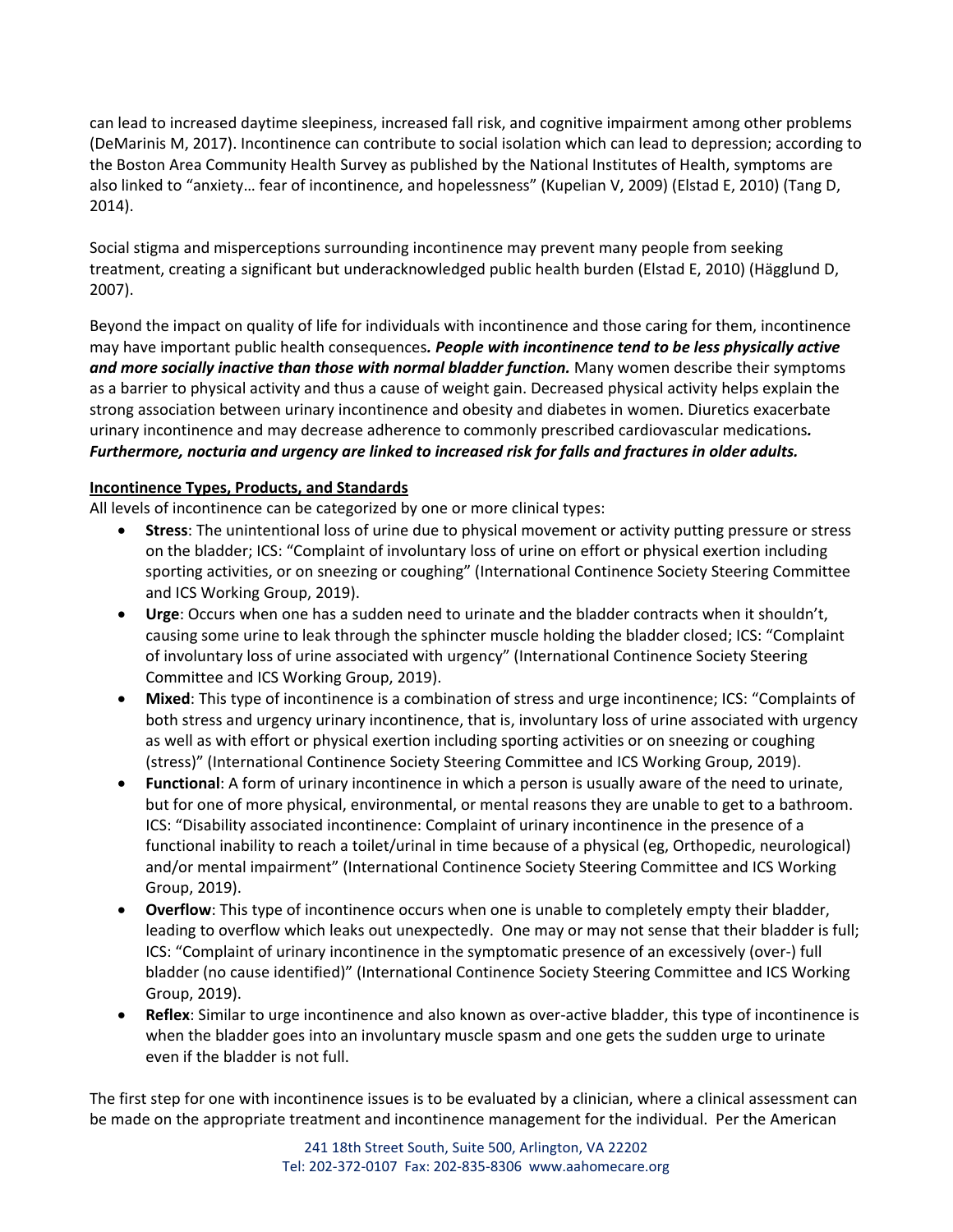Urological Association, behavioral therapies are first explored along, which may be accompanied by drug therapy and/or other non‐invasive options. Additionally, incontinence products may be prescribed to manage the individual's incontinence needs (Gormley EA, 2012).

To ensure that end users are accurately managed, it is important for payers to contract with HME providers who are trained to provide the correct absorbent products that meet one's needs. There are many factors to consider when choosing the correct product for an individual including but not limited to product type, type of incontinence, gender, size, and mobility. Examples of incontinence products include protective underwear (adult pull ups), briefs (adult diapers), bladder control pads, under pads, and male guards.

NAFC recommends that adult incontinence products dispensed by HME providers be required to meet at least the standard level of the following key performance indicators: Rate of Acquisition (speed of which urine is drawn away from the skin), Rewet Rate (ability of the product to retain fluid without leaking back out to wet the skin), Retention Capacity (capacity to hold fluid without rewetting the skin), and Breathability (air permeability across fabric at controlled differential pressure).

|                                     | <b>Side Panel</b>    | <b>Rewet</b> | Rate of           | <b>Retention</b> |
|-------------------------------------|----------------------|--------------|-------------------|------------------|
|                                     | <b>Breathability</b> | Rate         | <b>Absorption</b> | Capacity         |
| <b>BRIEFS</b>                       |                      |              |                   |                  |
| <b>Standard Brief Target Value</b>  | $>100$ CFM           | < 2.0 g      | < 60 seconds      | $>250$ g         |
| Standard Brief 15% Target Value     | > 85 CFM             | < 2.3 g      | < 69 seconds      | > 212 g          |
| Premium Brief Target Value          | $>100$ CFM           | < 1.0 g      | $<$ 50 seconds    | >400 g           |
| Premium Brief 15% Target Value      | > 85 CFM             | < 1.15 g     | < 58 seconds      | > 340 g          |
| <b>UNDERWEAR</b>                    |                      |              |                   |                  |
| Standard Underwear Target Value     | $>100$ CFM           | < 1.0 g      | < 45 seconds      | > 250 g          |
| Standard Underwear 15% Target Value | > 85 CFM             | < 1.15 g     | $<$ 52 seconds    | > 212 g          |
| Premium Underwear Target Value      | $>100$ CFM           | < 0.5 g      | < 35 seconds      | >400 g           |
| Premium Underwear 15% Target Value  | > 85 CFM             | < 0.57 g     | < 40 seconds      | > 340 g          |

*The NAFC Council recommendations for four key product performance parameters and acceptable values* (Muller, 2013)

*CFM = cubic feet per minute*

Although standard parameters and values should be the minimum level required, premium quality levels will result in better care for end users. Products that meet the premium quality have higher absorbency and good rates of acquisition and rewet rates which prevent the skin from extended exposure to urine that can cause incontinence related dermatitis, potential pressure injuries, and in extreme cases wounds. Additionally, premium quality products have high breathability which assists in maintaining healthy skin and lowers the risks of UTIs. All these complications of incontinence and their associated costs to treat can be avoided or dramatically reduced by the consultative services of a quality HME provider coupled with the use of NAFC premium standard incontinence products.

### **QUALITY PATIENT CARE REQUIRES COMPREHENSIVE CARE COORDINATION**

#### **Product Selection and Order Requirements**

Significant care is taken to train the HME provider's intake staff on selection of products appropriate for their clients based on their level and type of incontinence, health conditions, mobility, manual dexterity, body habitus, and personal preference. The HME provider consultant will demonstrate multiple products from several manufacturers and make recommendations based on necessary absorbency levels, body shape, and available caregiver assistance. For example, a small framed, ambulatory woman with stress urinary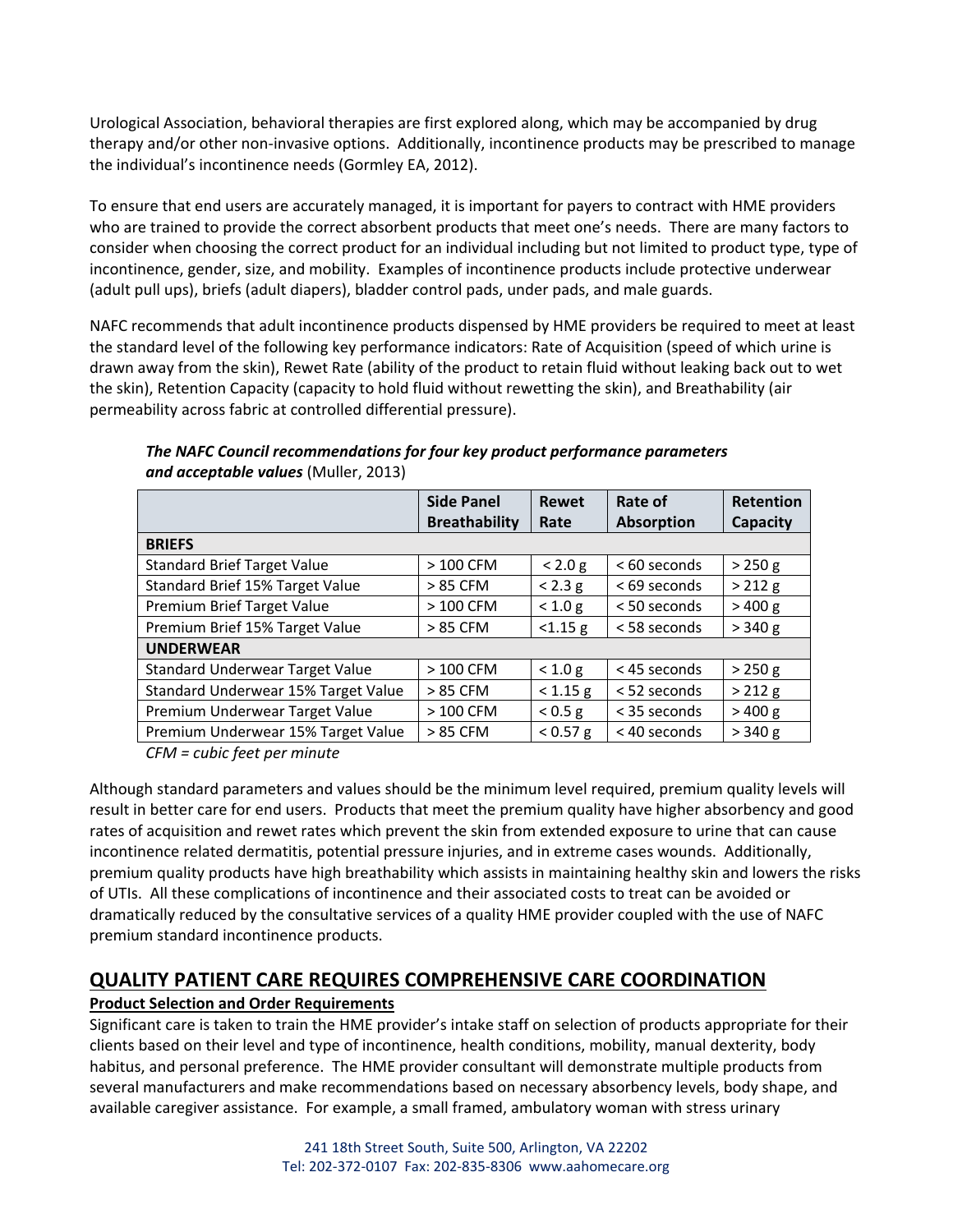incontinence would require a different incontinent product from a small framed, bed‐ridden woman with fecal incontinence or a large man with urinary urge incontinence.

The HME provider's staff who make original recommendations to the end user or caregiver receives several hours of product training prior to a face-to-face or phone consultation and continues to receive regular updated training on incontinence products as manufacturers change or add to their product lines. They must be able to assess end users' needs as well as that of the caregiver to determine appropriate product. Once the product is selected, they must be able to determine garment size requirements. Manufacturers will provide a size chart, but there is tremendous flexibility in how a product will fit from one manufacturer to the next, and body shape must be taken into account. For most new users of incontinence products, or for a user that wishes to try a different product, providing product samples of different sizes and/or styles is important to find the best product for each individual. For example, waist and hip measurements will provide a starting point, but differences in height, weight, and leg circumference may make adjustments necessary. After samples are provided, the consultant must follow up with the client to determine if one of the products suits their needs or if additional samples are required.

Once a product has been selected, medical necessity must be verified if the client wishes to have the products covered by a state Medicaid program. This is usually completed by obtaining a prescription from his/her health care provider. The HME provider must collect the client's information necessary to contact the health care provider and determine insurance coverage. The health care provider is sent the request for a prescription for their patient which must be completed according to state requirements. Often, the prescription is missing necessary information and must be returned to the health care provider to accurately complete the prescription according to state requirements. Depending on the state or the product requested, the company may also be required to collect chart notes from the doctor. This step involves educating the health care providers and usually requires multiple back and forth requests for additional information from doctors before the company is able to obtain a valid prescription. Any items which are outside the typical request, such as quantities over the allowable or bariatric sizes, also requires a prior authorization before sending an order. The employee submitting the order must then educate the end user on quantities allowed for each product, which varies based on the insurance payer, and verify insurance coverage.

After an order has been sent, the invoice can be submitted to insurance for processing. Some payers require that the claim first be submitted to Medicare for denial before it is sent to the insurance company that is expected to pay for the order. Depending on the complexity and type of insurance involved, payment may require submitting to a series of payers. Medical billers that submit these claims are highly trained on how to submit claims following different rules and using different codes for dozens of different insurance payers.

#### **Recurring Monthly End User Follow‐Up**

A recurring order should not be automatically fulfilled. Payers should follow best practices and require that an end user is contacted on a monthly basis prior to shipping the next order. The HME provider's staff must verify that the end user is still living in the same facility or address, that their insurance has not changed, that their medical condition has not changed, that the end user wants to receive a follow up order from the company, and the amount of product the end user has remaining. The staff will also check to be sure that the product seems to be meeting their needs, and if not, work to address the problem and offer additional samples. The staff must determine how much product the client has on hand and how much is expected to be needed for the coming 30 days. If there has been a change in medical condition or insurance, the process must begin again to check eligibility with the new insurance payer and find out the requirements of the insurance company to determine what products and quantities of products will be allowed.

Prescription and other medical necessity documentation must be charted and checked to be renewed prior to expiration. Depending on the doctor's request and insurance payer's requirements, a prescription can be good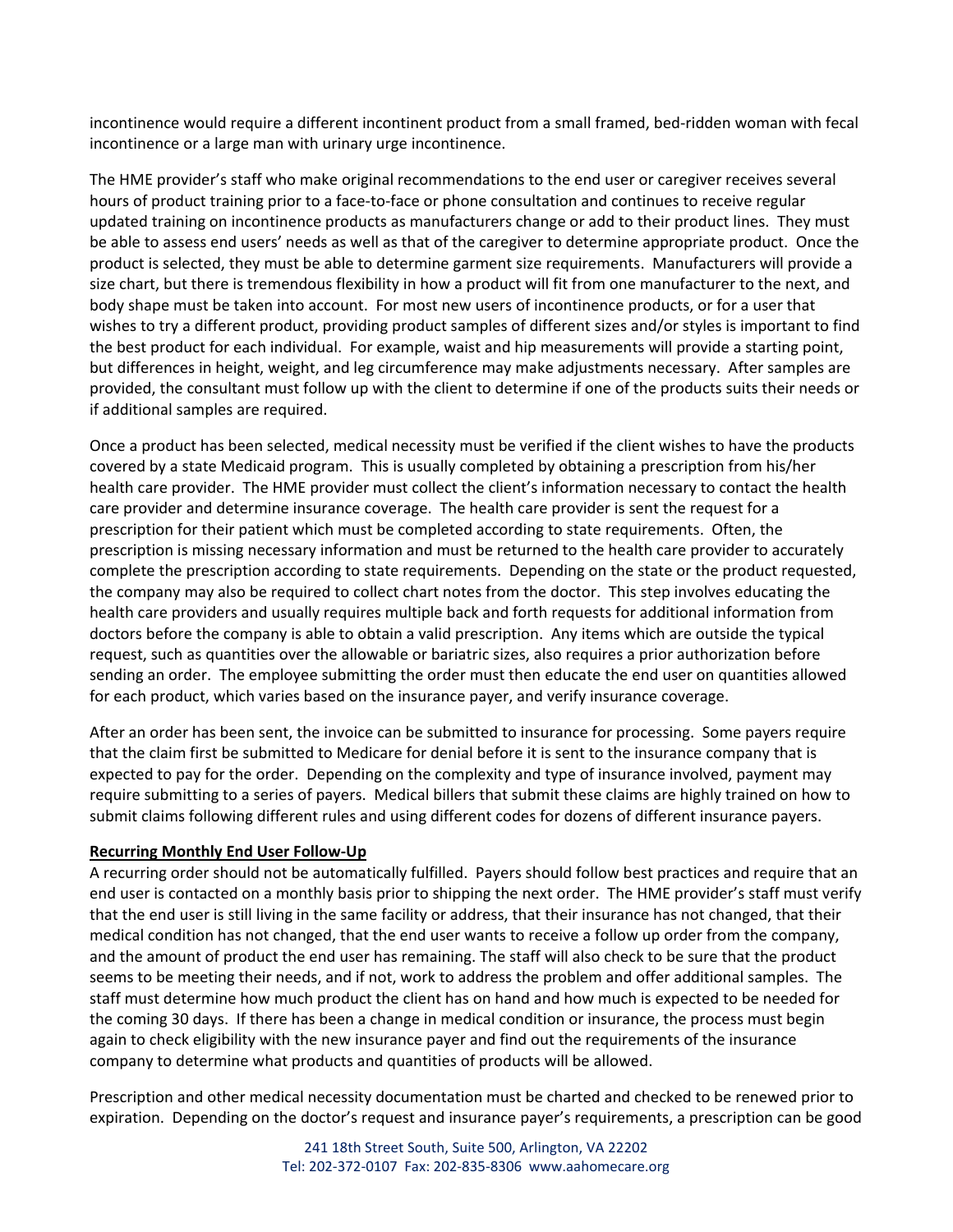for only one order or may include up to 11 refills, but in no event can an order be sent and billed when a valid prescription is not in hand.

### **VALUE OF HME PROVIDER SERVICES IN MANAGING INCONTINENCE PATIENTS**

Individuals in the healthcare sector are likely familiar with the Institute for Healthcare Improvement's Triple Aim of improving the patient experience of care, improving the health of populations, and reducing the per capita cost of healthcare.

As this concept is applied to treating and managing the incontinent patient, the focus centers upon:

- Improving the patient experience,
- Lowering costs, and
- Better healthcare outcomes.

HME providers play an essential role in partnering with the end user to manage their incontinence. It is the HME provider's role to give end users back their dignity so they can live an active lifestyle and socialize/integrate within their community. This is accomplished through a consultative approach with the end user and/or their caregiver*. Matching the end user with a product that meets or exceeds the National Association for Continence premium standards is essential—but selecting the right product or products and* ensuring that the size and fit are appropriate for the end users while providing ongoing supportive services *are also key elements.*

Ongoing interaction with the end user/caregiver that includes at a minimum monthly communication with the end user/family is essential to ensure that the products continue to meet the end users' needs. Weight gain or loss, activity changes, or degree of incontinence will all require changes in product selection for the end user. It is incumbent on the HME provider as a partner to the end user to address these changes. *Matching the end* user with the right quality product to manage their incontinence eases the burden on the end user and *his/her caregiver, lessens the need for product changes, and ultimately results in lower utilization of* products and cost savings for the payer as well as less fatigue/burnout for caregivers. This may in turn lead to fewer caregivers seeking more-costly alternative sites of care such as a nursing home, to the benefit of *end users, caregivers and payers alike.* 

### **CONCLUSION**

HME providers are in a unique position to help manage the end user's incontinence needs in a cost-effective homecare setting with quality products that enhance quality of life while preventing avoidable health complications. However, this is not possible without sustainable rates that enable HME providers to provide the quality products and essential services detailed above for those with incontinence. By ensuring that reimbursement rates are sufficient, quality HME providers can continue to provide the quality products and services that maximize end users' outcomes, keep overall health care costs at a minimum, and give end users back their dignity while continuing to live independently.